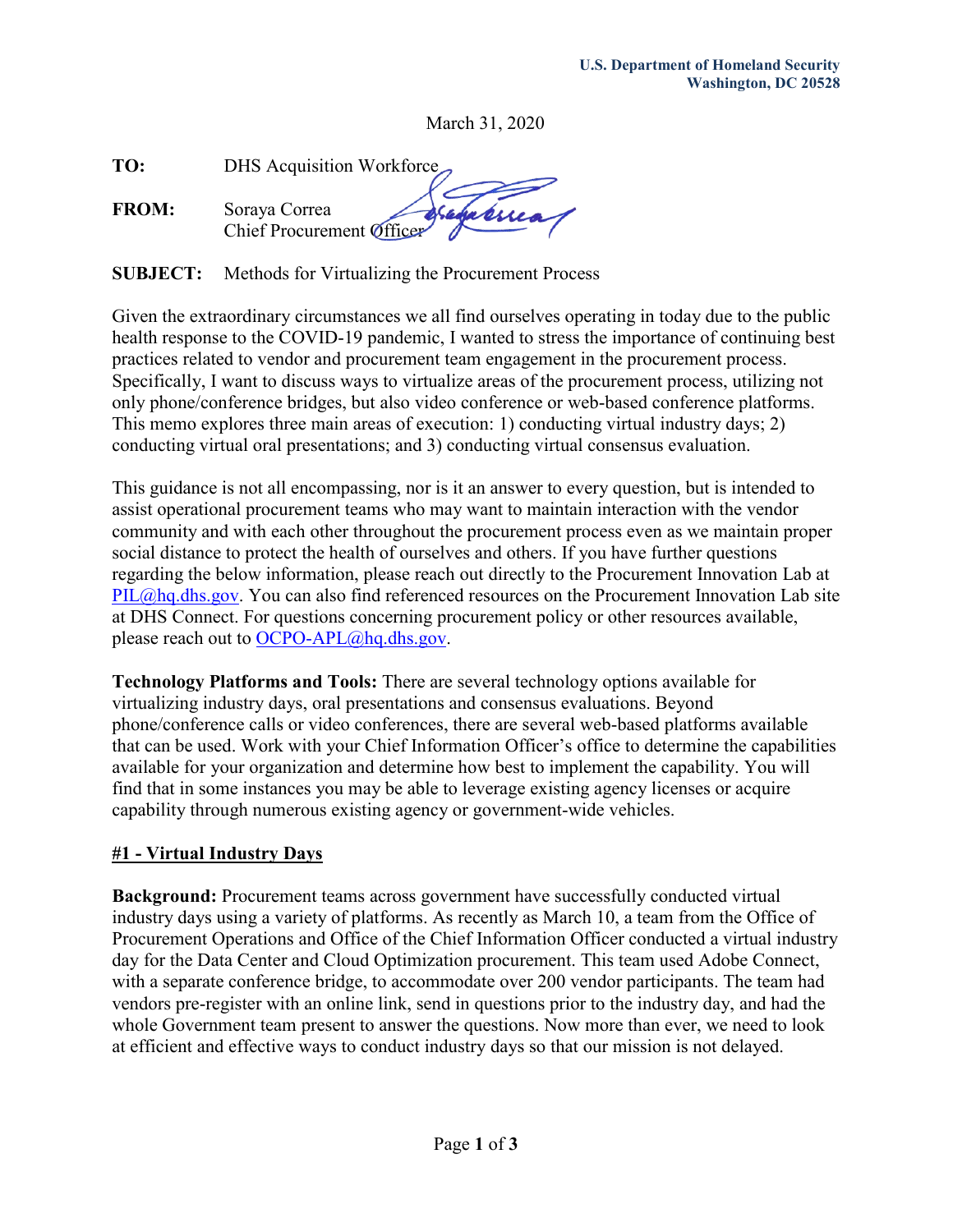**Attendance**: Similar to in-person industry days, you can create a common cut-off date where companies must confirm attendance so that they can be provided the dial-in number and/or web link for your chosen phone/conference bridge, video conference or web-based conference platform. You can allow industry participants to login with their name and company name, just company name, or simply as guest, as you prefer.

**Execution**: Virtual Industry Days are very comparable to other webinars or online meetings. You may present slides or other documents, and speakers may present on the agency's requirements, procurement approaches, acquisition status, goals/objectives, etc. Most of the webbased conference platforms also have capabilities to share downloadable documents. You can utilize mute/unmute capabilities of most web-based conference platforms, connect to a separate bridge/VoIP dial-in, or use the chat function available in most web-based conference platforms to receive questions and feedback from participants. The conference facilitator (i.e. the contracting officer) or moderator can compile questions and moderate the responses with the technical speakers. Please be sure to turn off live-stream videos of the government presenters and/or mute the conference bridge lines if the Government team caucuses prior to addressing any questions posed by participants.

**Value-Added Functionality:** A powerful feature of many web-based conference platforms is the capability to poll the audience in real time. For example, if you have a poll question that asks about the clarity or instruction for a given evaluation factor, the audience's response may help you to assess if you need to make any changes. Poll questions are normally conducted anonymously, which results in a higher likelihood of audience participation.

**Documenting Virtual Industry Days**: Most of the web-based conference platforms offer the ability to record the proceedings. You can record and then later share/post the industry day engagement on Contract Opportunities or other appropriate platforms to share with those who were unable to join the live event. Questions and answers may also be compiled and shared along with the recording of the Virtual Industry Day.

## **#2 – Virtual Oral Presentations**

**Background:** The ability to virtually conduct oral presentations for source selection (or evaluation) is not new and is specifically contemplated in the FAR.

## **FAR PART 15.102 – ORAL PRESENTATIONS**

 (c)(4) The impact (including cost) on small businesses. In considering the costs of oral presentations, contracting officers should also consider alternatives to on-site oral presentations (e.g., teleconferencing, video teleconferencing).

Prior to today's increased need to use virtual platforms to deliver government services, many procurement teams across the Federal government have already used phone/conference bridges, video conferences, and web-based conference platforms to conduct oral presentations. However, we realize this may be new to many procurement teams across DHS, and indeed across the Federal acquisition community. If you'd like to see a sample solicitation that successfully